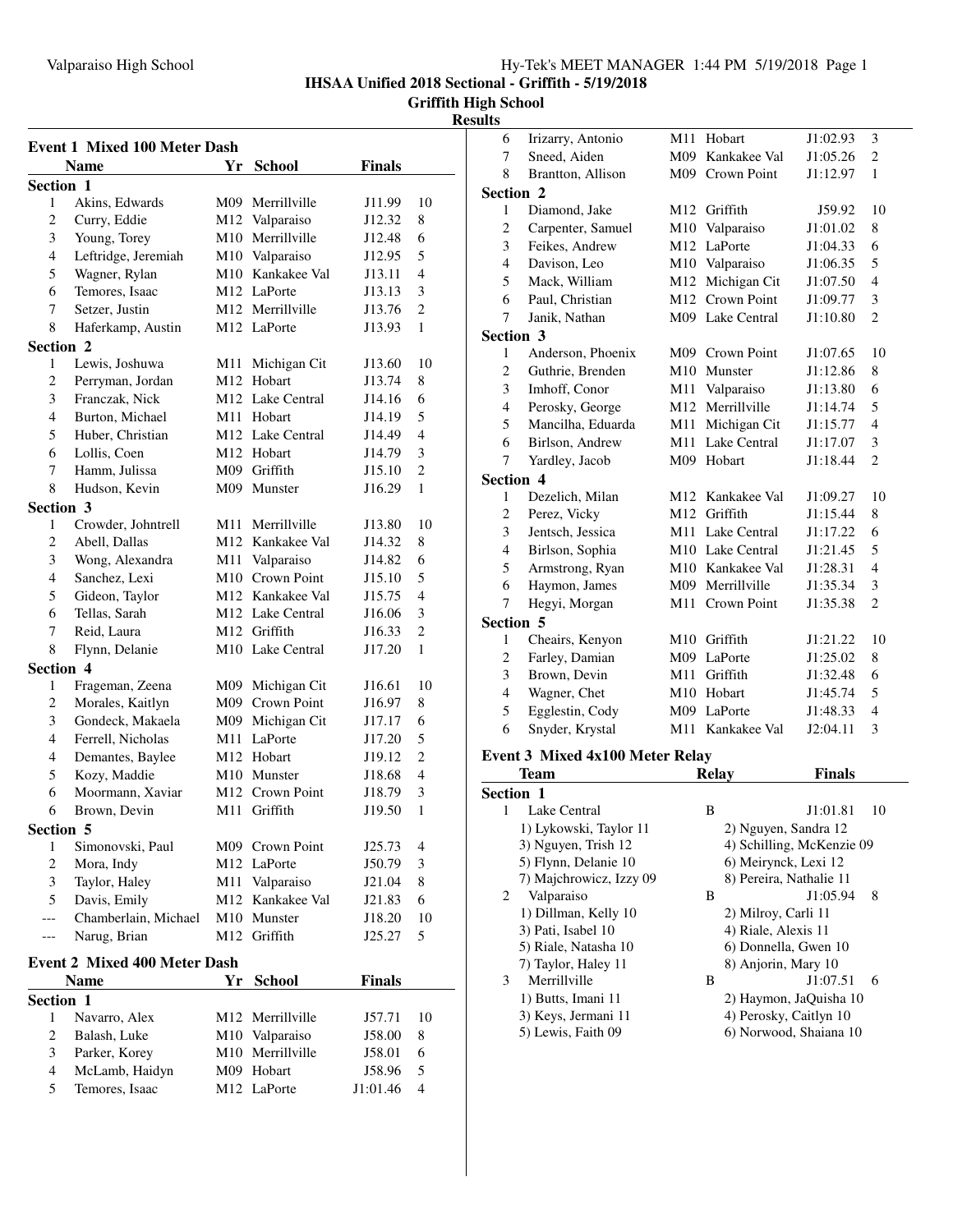**IHSAA Unified 2018 Sectional - Griffith - 5/19/2018**

# **Griffith High School**

## **Results**

| Section 1  (Event 3 Mixed 4x100 Meter Relay)  |              |                                               | 5              | Munster                        | A                  | J1:22.19                | $\overline{4}$                   |
|-----------------------------------------------|--------------|-----------------------------------------------|----------------|--------------------------------|--------------------|-------------------------|----------------------------------|
| <b>Team</b>                                   | <b>Relay</b> | <b>Finals</b>                                 |                | 1) Chamberlain, Michael 10     |                    | 2) Hoekstra, Cameron 12 |                                  |
| LaPorte<br>$\overline{4}$                     | B            | 5<br>J1:11.45                                 |                | 3) Lemke, Phillip 10           | 4) Kozy, Maddie 10 |                         |                                  |
| 1) Archer, Angela 10                          |              | 2) Fayette, Kaitlyn 10                        |                | 5) Jawan, Mann 10              | 6) Lemke, Lilly 10 |                         |                                  |
| 3) Miramontes, Emily 12                       |              | 4) Seaburg, Halle 09                          |                | 7) Marsh, Serena 10            |                    |                         |                                  |
| 5) Robles, Jasmin 12                          |              | 6) Ross, Madisyn 09                           |                | <b>Event 4 Mixed Long Jump</b> |                    |                         |                                  |
| Kankakee Valley<br>5                          | $\, {\bf B}$ | J1:11.99<br>$\overline{4}$                    |                | <b>Name</b>                    | Yr School          | <b>Finals</b>           |                                  |
| 1) Dezelich, Miranda 10                       |              | 2) Dolniak, Adrianna 10                       | Flight 1       |                                |                    |                         |                                  |
| 3) Gideon, Taylor 12                          |              | 4) Thomason, Morgan 12                        | 1              | Williams, Malachi              | M10 Merrillville   | J20-11.00               | 10                               |
| Crown Point<br>6                              | B            | $J1:15.18$ 3                                  | $\overline{c}$ | Leftridge, James               | M12 Valparaiso     | J19-05.50               | $\,8\,$                          |
| 1) Hegyi, Morgan 11<br>3) Moore, Morgan 09    |              | 2) Kohler, Brittany 11<br>4) Yott, Crystal 12 | 3              | Rarity, David                  | M12 Valparaiso     | J17-11.00               | 6                                |
| 5) Sanchez, Lexi 10                           |              | 6) Wiedemann, Alyssa 09                       | 4              | Croy, Michael                  | M11 Merrillville   | J17-01.00               | 5                                |
| Hobart<br>7                                   | B            | $J1:29.59$ 2                                  | 5              | Sneed, Aiden                   | M09 Kankakee Val   | J16-05.00               | $\overline{4}$                   |
| 1) Cottrell, Gabriella 11                     |              | 2) Damron, Jazzilyn 09                        | 6              | Sherrod, Marshawn              | M12 LaPorte        | J16-01.00               | 3                                |
| 3) Demantes, Baylee 12                        |              | 4) Spencer, Faith 11                          | 7              | Guthrie, Brenden               | M10 Munster        | J11-01.00               | 2                                |
| 5) Smith, Serenity 09                         |              |                                               | Flight 2       |                                |                    |                         |                                  |
| Section 2                                     |              |                                               | 1              | Bobos, Cameron                 | M12 Griffith       | J16-08.00               | -10                              |
| Valparaiso<br>$\mathbf{1}$                    | A            | J48.04                                        | 2<br>10        | Wagner, Rylan                  | M10 Kankakee Val   | J16-05.00               | 8                                |
| 1) Curry, Eddie 12                            |              | 2) Leftridge, Jeremiah 10                     | 3              | Lewis, III, Lester             | M09 Michigan Cit   | J13-10.00               | 6                                |
| 3) Leftridge, James 12                        |              | 4) Traino, Marco 11                           | 4              | Mack, William                  | M12 Michigan Cit   | J11-07.00               | 5                                |
| 5) Imhoff, Conor 11                           |              | 6) Balash, Luke 10                            | 5              | Abell, Dallas                  | M12 Kankakee Val   | J11-05.50               | $\overline{4}$                   |
| 7) Davis, Timothy 12                          |              | 8) Schenck, Reece 12                          | 6              | Burton, Michael                | M11 Hobart         | J10-10.50               | 3                                |
| Merrillville<br>2                             | A            | J50.70<br>8                                   | 7              | Vanderwerf, Robert             | M10 LaPorte        | J10-05.00               | 2                                |
| 1) Akins, Edwards 09                          |              | 2) Crowder, Johntrell 11                      | 8              | Phillips, Mason                | M12 LaPorte        | J8-05.00                | -1                               |
| 3) Pope, Dontrell 12                          |              | 4) Setzer, Justin 12                          | Flight 3       |                                |                    |                         |                                  |
| 5) Woods, Ronald 12                           |              | 6) Cruz, Martin 11                            | 1              | Hanlon, Luke                   | M10 Crown Point    | J15-02.50               | 10                               |
| LaPorte<br>3                                  | A            | J57.79 6                                      | $\overline{2}$ | Seaburg, Grant                 | M12 LaPorte        | J13-04.00               | $\,8\,$                          |
| 1) Leon, Cesar 12                             |              | 2) Martinez, Enrique 12                       | 3              | Yanna, Caleb                   | M10 Valparaiso     | J11-10.00               | 6                                |
| 3) Phillips, Mason 12                         |              | 4) Vanderwerf, Robert 10                      | $\overline{4}$ | Riale, Alexis                  | M11 Valparaiso     | J11-03.00               | $\overline{5}$                   |
| 5) Hardesty, Cameron 10                       |              | 6) Nespo, Justyn 10                           | 5              |                                | M12 Griffith       |                         |                                  |
| Hobart<br>4                                   | A            | J1:04.86<br>5                                 |                | Reid, Laura                    | M12 Hobart         | J11-01.50               | $\overline{4}$<br>$\overline{3}$ |
| 1) Lollis, Coen 12                            |              | 2) McLamb, Haidyn 09                          | 6              | Perryman, Jordan               |                    | J9-08.50                |                                  |
| 3) Wagner, Chet 10                            |              | 4) Yardley, Jacob 09                          | Flight 4       |                                |                    |                         |                                  |
| 5) Stengel, Domenic 09                        |              | 6) Valle, Salvador 11                         | 1              | Negron-Hilliard, Jalen         | M10 Griffith       | J12-04.00               | 10                               |
| Section 3                                     |              |                                               | $\overline{c}$ | Evenson, Rachel                | M10 Crown Point    | J11-09.00               | 8                                |
| Lake Central<br>1                             | A            | J53.34                                        | 3<br>10        | Volk, Austyn                   | M12 Crown Point    | J10-10.50               | 6                                |
| 1) Caldwell, Jayshawn 09                      |              | 2) Murray, Lamar 12                           | 4              | Markulin, Morgan               | M12 Lake Central   | J10-04.00               | $\sqrt{5}$                       |
| 3) Osearo, Noah 12                            |              | 4) Fudacz, Matt 11                            | 5              | Sitar, Megan                   | M11 Michigan Cit   | J10-00.00               | $\overline{4}$                   |
| 5) Gottfried, Noah 10                         |              | 6) Halling, Jakob 10                          | 6              | Hurubean, Sam                  | M10 Lake Central   | J8-11.00                | $\overline{3}$                   |
| 7) Shrader, Carson 11                         |              | 8) Millard, Zach 09                           | 6              | Gondeck, Madelyn               | M12 Michigan Cit   | J8-11.00                | $\mathbf{2}$                     |
| 2<br>Griffith                                 | A            | J1:01.10<br>8                                 | 8              | Kujawa, Kyle                   | M12 Lake Central   | J7-07.00                | $\mathbf{1}$                     |
| 1) Bobos, Cameron 12                          |              | 2) Cheairs, Kenyon 10                         | Flight 5       |                                |                    |                         |                                  |
| 3) Diamond, Jake 12                           |              | 4) Negron-Hilliard, Jalen 10                  | 1              | Shirley, Savannah              | M12 Merrillville   | J8-03.00                | 10                               |
| 3<br>Crown Point                              | A            | $J1:03.10$ 6                                  | 1              | Markert, Dane                  | M09 Lake Central   | J8-03.00                | 6                                |
| 1) Fulton, Dakota 10                          |              | 2) Hanlon, Luke 10                            | 1              | Stevenson, Alex                | M12 Crown Point    | J8-03.00                | 8                                |
| 3) Holbrook, Josh 09                          |              | 4) Paul, Christian 12                         | 4              | Perosky, George                | M12 Merrillville   | J8-00.00                | 5                                |
| 5) Musgrove, Ryan 12                          |              | 6) Volk, Austyn 12                            | 5              | Cheairs, Darius                | M11 Griffith       | $J7-10.00$              | $\overline{4}$                   |
| Kankakee Valley<br>4<br>1) Armstrong, Ryan 10 | A            | J1:08.50<br>5                                 | 6              | Spencer, Faith                 | M11 Hobart         | J5-06.00                | $\overline{3}$                   |
| 3) McKim, Brayden 12                          |              | 2) Dezelich, Milan 12                         | 7              | McKim, Brayden                 | M12 Kankakee Val   | J5-04.00                | 2                                |
|                                               |              | 4) Sneed, Randy 12                            | 8              | Stengel, Domenic               | M09 Hobart         | J4-00.00                | $\overline{1}$                   |
|                                               |              |                                               |                | <b>Event 5 Mixed Shot Put</b>  |                    |                         |                                  |
|                                               |              |                                               |                | <b>Name</b>                    | Yr School          | <b>Finals</b>           |                                  |
|                                               |              |                                               | Flight 1       |                                |                    |                         |                                  |
|                                               |              |                                               |                |                                |                    |                         |                                  |

| лідні і |                 |                         |                |  |
|---------|-----------------|-------------------------|----------------|--|
|         | 1 Cooper, Jacob | M <sub>12</sub> LaPorte | $J46-04.00$ 10 |  |